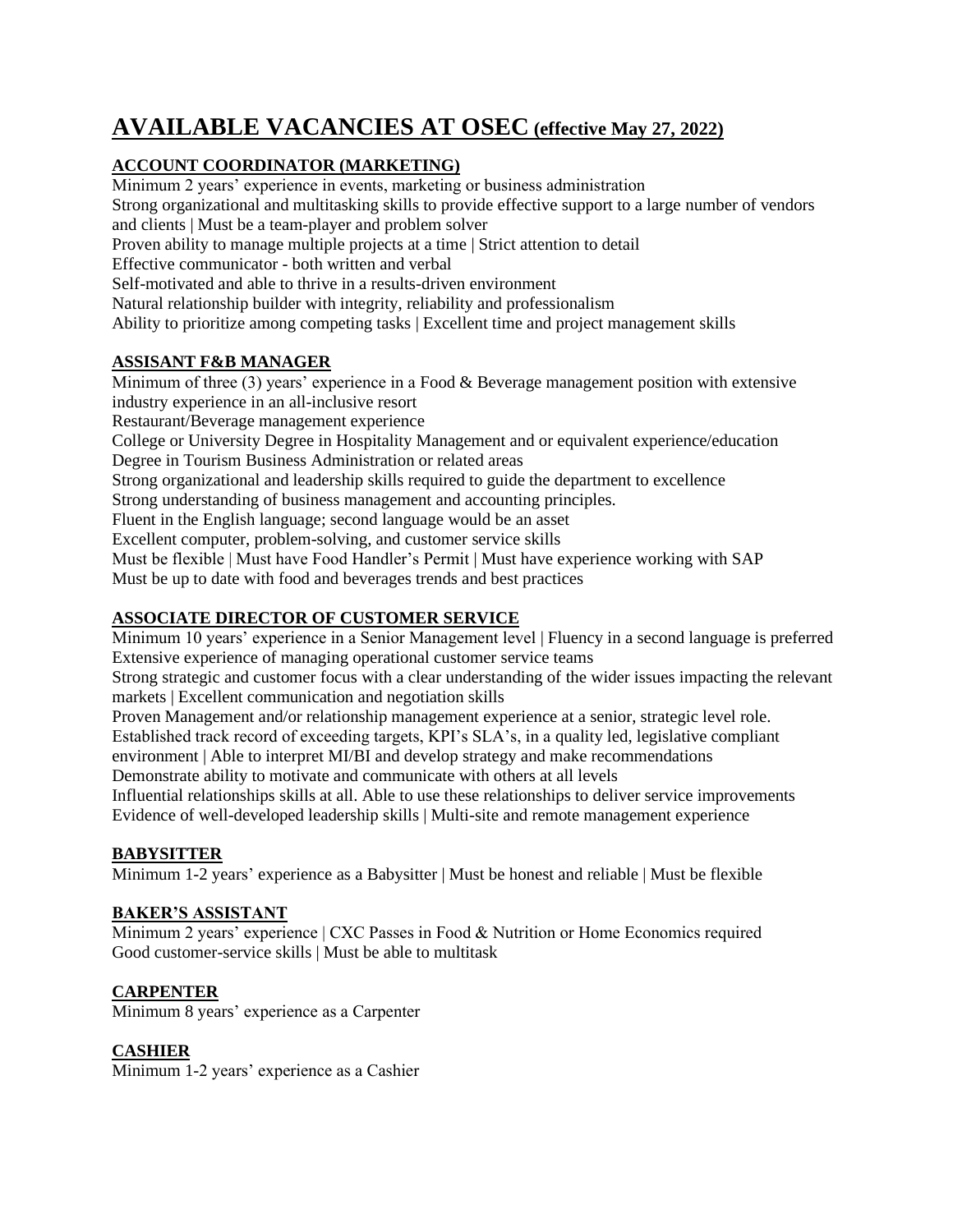### **CONVERSATIONAL SPANISH TEACHERS**

Minimum 1 year experience as a Spanish Teacher | Bachelors' Degree or Higher in Spanish or equivalent

### **COST CONTROLLER**

Minimum 3 years' experience in a similar position A minimum of a first degree in Accounting, Finance or business-related discipline or ACCA Level II Experience in the Food & Beverage or Hospitality industry is preferred Must be able to work long hours | Excellent oral and written communications skills Knowledge of finance, budgeting, and cost control principles

# **CUSTOMER SUPPORT AGENTS**

Minimum 1-2 years' experience working in Customer Service within the Hospitality or Aviation industry Tertiary Level Completion | Must be proficient in Microsoft Office (especially Word) Exceptional Customer service skills | Good Listening Skills | Basic troubleshooting skills required Strong verbal and written communication skills | Strong typing skills

# **DIRECTOR OF CUSTOMER SUPPORT INNOVATION**

Minimum 5+ years' experience in International contact center multisite operations management Bachelor's Degree or Higher | Experience with analytics tools Global leadership experience managing a team of 6+ direct reports Experience defining & leading customer experience programs Experience with customer facing tools & technology development Experience managing technology vendors | Experience in Project Management Good Customer Service skills | Good listening skills | Strong verbal and written communication skills Strong typing skills | Basic troubleshooting skills | Must be proficient in Microsoft Office

# **EXECUTIVE CHEF**

Minimum 5 years' experience in a similar position at a property of 200+ rooms Degree in Culinary Arts or equivalent | Global Culinary exposure Must be flexible and able to work according to the needs of the operation Proven track record of managing a team of 50-100 employees Knowledge of all HACCP Standards and the ability to create the necessary changes to maintain full compliance at all times | Strong communication skills both written and oral MUST have a valid driver's license | Must be able to lift 50lbs or more

#### **EXECUTIVE SOUS CHEF**

Minimum 5 years' experience in a similar position at a property of 200+ rooms Degree in Culinary Arts or equivalent | Global Culinary exposure Must be flexible and able to work according to the needs of the operation Proven track record of managing a team of 50-100 employees Knowledge of all HACCP Standards and the ability to create the necessary changes to maintain full compliance at all times | Strong communication skills both written and oral MUST have a valid driver's license | Must be able to lift 50lbs or more

# **GENERAL CONSTRUCTION SKILLED LABOURER (BARBUDA)**

Must have a minimum of 5 years previous experience as General Construction Skilled Labourer Previous experience working in remote island locations on high quality residential and resort projects required | Extensive experience/knowledge of construction techniques Previous multi-faceted construction and development experience preferred Must be the Holder of a Level One Skills Certificate essential from a recognized Trade School Strong communications skills required | Knowledge of OSHA required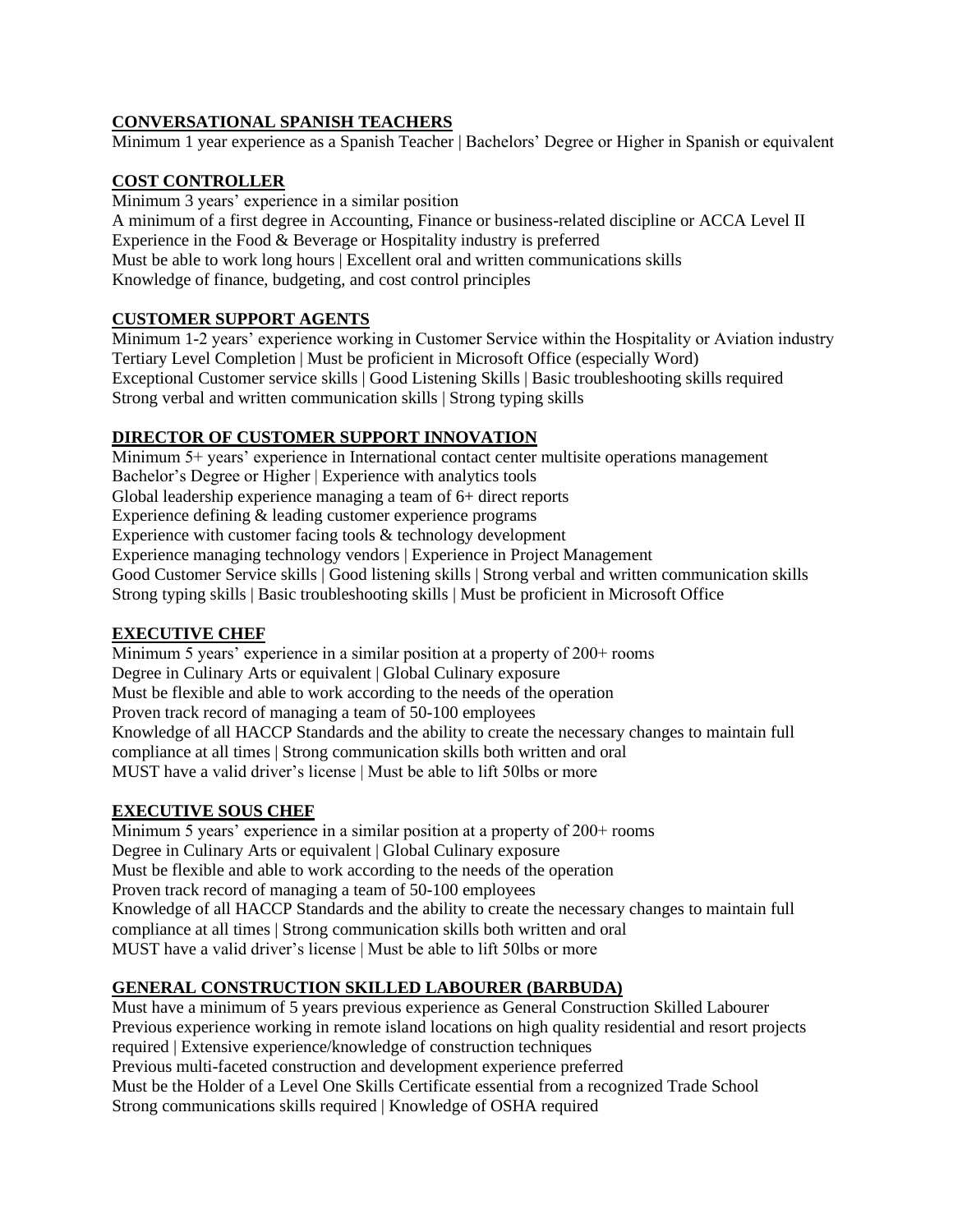#### **GRADE THREE TEACHER**

Minimum 5 years' experience as a Primary School Teacher Bachelors' Degree in Education will be an asset Trained Teacher's Certificate and /or Diploma in Education from a recognized educational Institution Strong analytical and problem-solving capacity | Excellent oral and written communication skills Open minded with a team-oriented spirit | Must be highly conversant in Computer Technology

#### **PROJECT SUPPORT PERSONNEL (FOOD & NUTRITION SECURITY)**

Minimum 2 years' experience | Bachelor's Degree in Business Proficency in Microsoft Office (Word, Excel, PowerPoint) Must be fluent in speaking English, French & German Ability to deal with various aspects of the Agriculture industry

#### **HAIRDRESSER**

Minimum 2 years' experience as a Hairdresser Must be knowledgeable in Braiding, Hair Culling, Relaxing etc.

#### **IT SERVICE TECHNICIAN**

Minimum 1-2 years' experience Associates/Bachelors' Degree or the equivalent demonstrated work experience by Industry certifications | Microsoft 365, Active Directory and Cisco Certification would be an asset

#### **JUNIOR HOUSEKEEPER**

Minimum 1 year experience in Housekeeping and Laundry Luxury or boutique resort/hotel or independent restaurant experience ideal Graduate of Hotel Training School with academic or professional qualifications in Housekeeping ideal Train the Trainer qualifications ideal | Must be multilingual (English & Spanish) Detailed knowledge and application of chemicals and cleaning agents – esp. eco-friendly Detailed knowledge of laundry equipment | Competent in the use of computer systems and equipment Good organisation and execution skills | High customer experience orientation Adaptable with strong analytical and solutions creation skills

#### **LIVE-IN DOMESTIC WORKER**

Minimum 4 years' experience in a similar role | Must love animals Must have a good command of the English Language | Must have training in special dietary preparations

#### **MANAGER (FINANCE)**

Minimum five years' working experience in a similar role within the financial/corporate services industry Bachelor's Degree in Information Technology, Computer Science or related field

Sound working knowledge of network infrastructure, that is, the physical makeup and topology of managed LAN and WAN | Excellent working knowledge of hardware systems and network services Working knowledge of client and server based operating systems including but not limited to Microsoft Windows, Unix, Linux, OSX+, IOS, Android

Knowledge of computer and computer-based hardware systems including its components and power conditioning equipment

Good working knowledge of financial and payment application considered a plus

Team player and collaborator with a demonstrated willingness to work effectively and be part of a team. Excellent communication skills, both verbal and written and able to communicate extensively through a variety of channels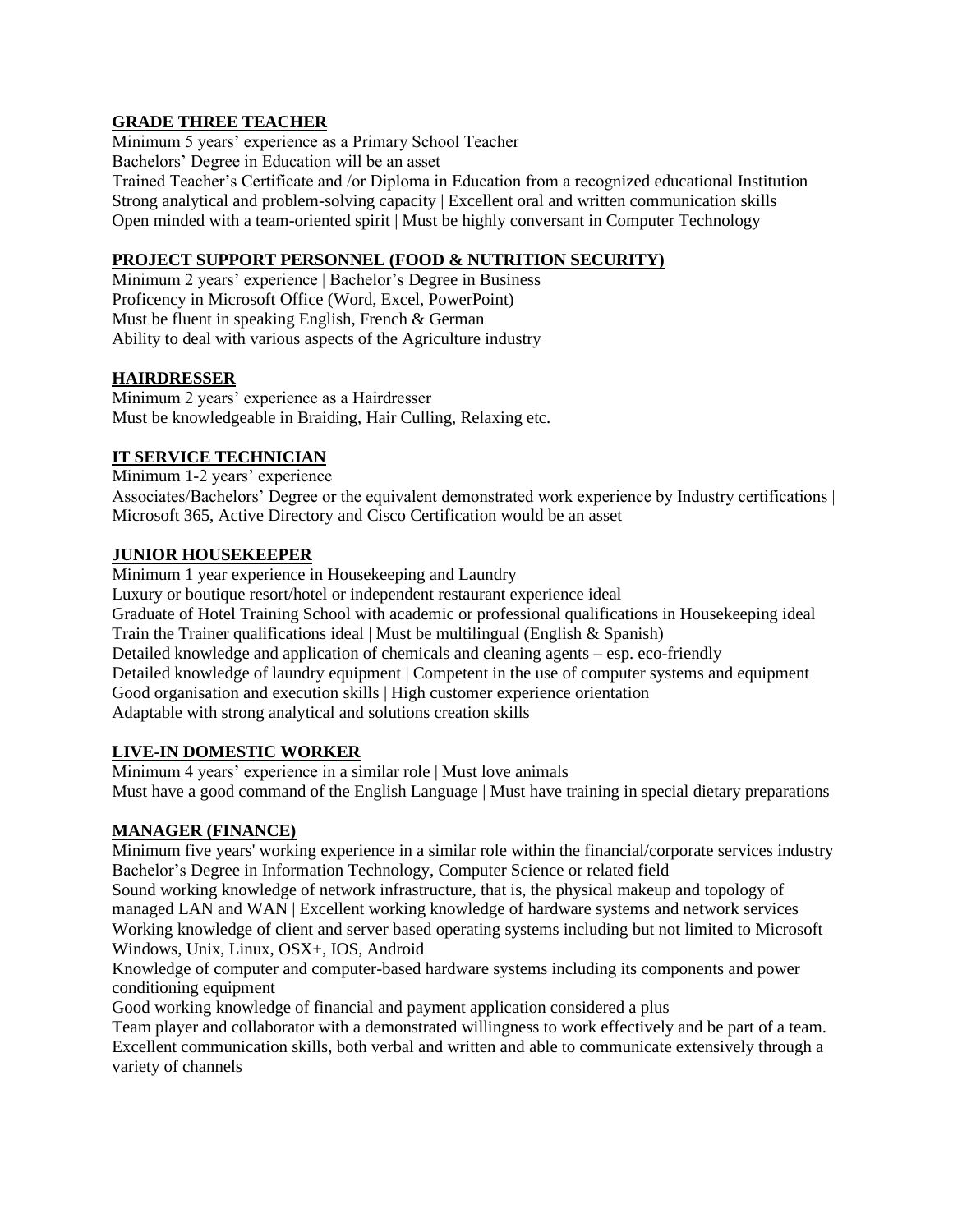# **MARKETING COORDINATOR TEAM LEAD**

Minimum 2 years' experience in a similar role | Must have experience managing a team University/College diploma/ degree in Marketing or related field Experience working in an agency or similar role/environment Must be an excellent communicator with a proven track record of developing talent Positive personality and strong English language communication skills (written and verbal) Ability to excel in an ever changing and fast-paced team environment A passion for communications, advertising and media and a strong desire to learn

#### **MASON**

Minimum 8 years' experience as a Mason | Must have own tools

#### **NANNY/HOUSEKEEPER**

Minimum 5 years' experience in a similar role | Must be great with children Must have a valid Driver's license | Great communication skills

#### **OPHTHALMOLOGIST/CONTRACT SURGEON**

Minimum 3 years' experience as an Ophthalmologist | Medical Degree required Post Graduate Degree in Ophthalmology | Fellowship in Cataract Surgery required

#### **PAYROLL COORDINATOR**

Minimum 3 years' experience in a similar role | Degree in Accounting, Finance or relevant field preferred Associates Degree in Accounting, CAT designation or similar accounting accreditation Excellent knowledge of Microsoft Applications i.e. Excel, Word & PowerPoint Excellent communication & organizational skills Ability to work independently and in a team environment High degree of accuracy with a Strong attention to detail required

#### **PAYROLL PROCESS MANAGER**

Minimum 4-5 years' experience as a Payroll Accountant or in a similar role Degree in Accounting, Finance or relevant field | Excellent knowledge of MS Office, especially Excel Great computational ability | Strong attention to detail | Precious experience with payroll software Exceptional verbal and written communication skills | Time Management and task prioritization skills

#### **PLANT MANAGER**

Minimum of 5 years' experience in a similar position Direct experience in establishing and managing a Plant Maintenance Schedule and ensuring this schedule is programmed to ensure minimal downtime of Plant and Operations, Experience in diagnosing and repairing Plant, Experience managing all the official plant paperwork Experience managing a spare-part store and procuring urgent parts

Able to work as a team member but also in remote locations; Overseas experience preferential

#### **PLUMBER**

Minimum 2 years' experience as a Plumber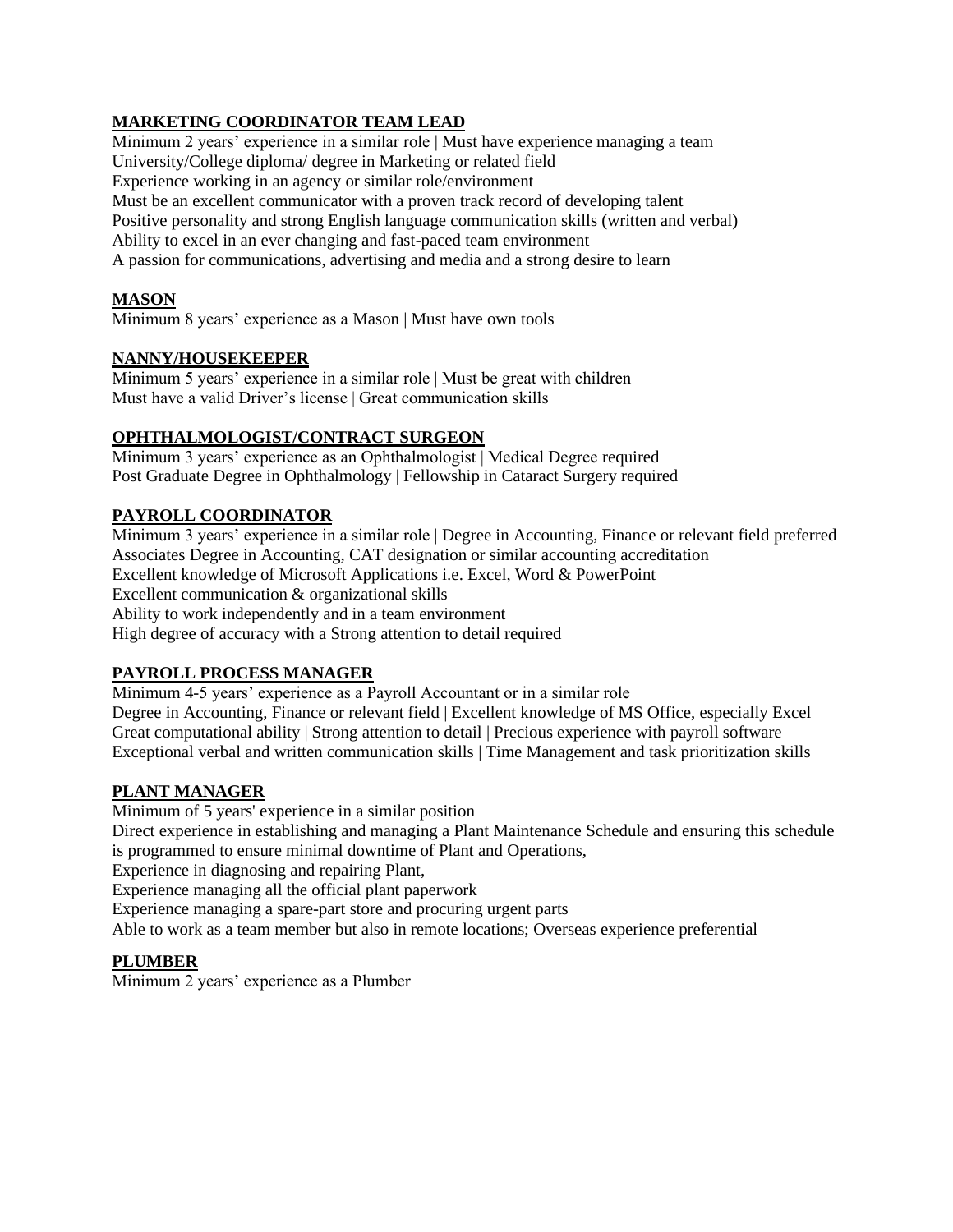#### **QUANTITY SURVEYOR**

Minimum of 5 years' experience in a similar position Experience in all aspects of Cost Control in a variety of Construction Projects,

Generating and administering sub-contracts,

Reporting to the Contracts Director on all aspects of the commercial status of a number of contracts ongoing simultaneously | Must be able to produce monthly reports

Able to work as a team member but also in remote locations; Overseas experience preferential

#### **RADIATION THERAPIST**

Bachelor's Degree in Radiation Therapy required

Valid General Registration with your home country's professional board

Must have experience with the following: Radiation treatment delivery using Elekta Synergy Linear Accelerator, CT simulation using GE CT Scanner, Clinical mark up, Fabrication of immobilization devices, Patient QA checks, Daily machine QA and warm up, Use of QA3 device, Developing protocols and educational materials and Patient Education

#### **RESORT SHOP SUPERVISOR**

Minimum 2 years' experience in the Hotel Industry with at least 2 years' experience in a supervisory capacity

High School Completion or a Certificate from a recognized Vocational Training Institution Able to function well in a fast paced environment | Able to empower and lead a team

# **RESTAURANT MANAGER**

Minimum 3-5 years' experience in a similar role in a luxury environment Minimum Associates Degree in related field or applicable years of experience Applicable and thorough knowledge of spa and beauty treatments, yoga, pilates and other physical spa activities required

Ability to communicate at all levels – excellent listening, verbal  $\&$  written communication skills Strong fluency in the English language, both written and spoken; Fluency in a second language an asset **MUST** be able to work flexible hours | Valid Antigua and Barbuda Driver's License required

#### **SALES MANAGER**

Minimum 3-5 years' experience in a Sales Management role | Tertiary School Completion Excellent written and oral communication skills | Must be a strong typist Must be detail-oriented, very well organized and excels at multi-tasking Computer proficiency including Microsoft Office and easily adaptable to new programs Highly motivated, ambitious, self-starter with a gregarious, outgoing personality

#### **SECURITY OFFICER**

Minimum 3 years' experience | Secondary School Completion Excellent oral and written communications skills | Must be able to work all shifts

#### **SENIOR ACCOUNTANT**

Minimum 5 years' experience | Must be a team-player | Must be able to work in a fast-pace environment Bachelors' Degree in Accounting with Knowledge of Excel & QuickBooks

#### **SENIOR OFFICE ADMINISTRATOR**

Minimum 4 years' experience as an Office Administrator | Experience working in insurance is a plus Strong verbal and written communication skills

Must be proficient in Microsoft Office (especially Word & Excel)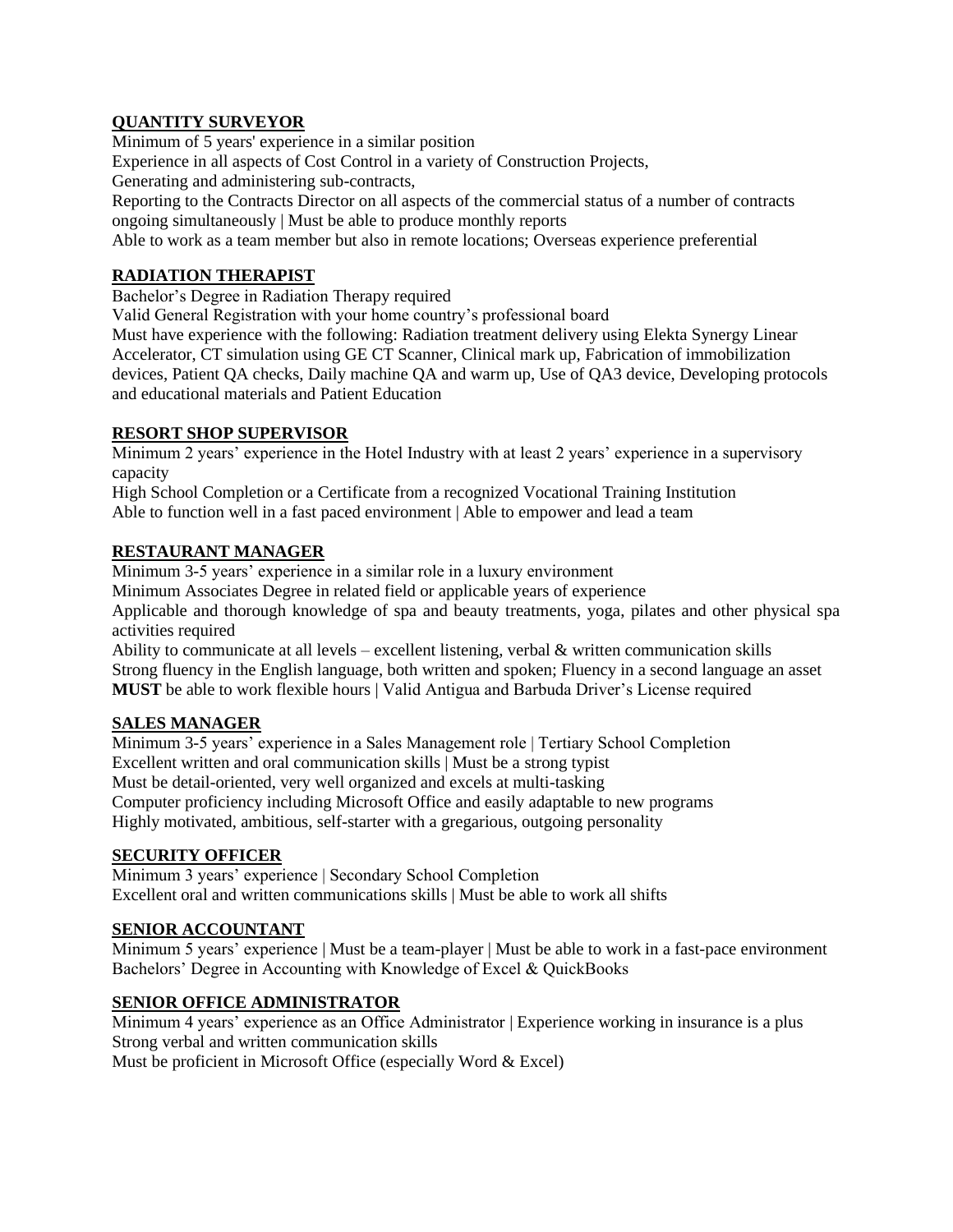# **SENIOR PROJECT MANAGER**

Minimum of 5 years' experience in a similar position

Experience in direct build of construction, including all aspects of high-quality concrete works, drainage and physical infrastructure | Experience of road construction

Experience in interfacing with sub-contractors on all aspects of building works Corporate/Commercial & Team leading abilities

Able to work as a team member but also in remote locations; Overseas experience preferential

### **SOMMELIER (HOSPITALITY)**

Minimum 3 years' experience as a Sommelier in a 5 Star Hotel | Ability to lift to 50 pounds High School Diploma or equivalent | Excellent communication and problem-solving skills Extensive knowledge of wines | Knowledge of international cuisine

Must be able to work a flexible schedule (may include evenings, weekends and holidays)

# **SPA MANAGER**

Minimum 3-5 years' experience in a similar role in a luxury environment

Minimum Associates Degree in related field or applicable years of experience

Applicable and thorough knowledge of spa and beauty treatments, yoga, pilates and other physical spa activities required

Ability to communicate at all levels – excellent listening, verbal & written communication skills Strong fluency in the English language, both written and spoken; Fluency in a second language an asset **MUST** be able to work flexible hours | Valid Antigua and Barbuda Driver's License required

#### **STEEL WORKER**

Minimum 8 years' experience as a Steel Worker

# **SURVEILLANCE MONITOR**

Minimum 4 years' experience in Surveillance operation & monitoring Must be certified in Surveillance operation and equipment

# **TRAFFIC COORDINATOR (MARKETING)**

Minimum 2 years' experience working in an agency, in-house studio or similar role / environment University/College diploma/ degree in Marketing, Design, Project management or an applicable field Must be an excellent communicator with a proven track record of developing talent Excellent English communication skills with the ability to clearly communicate ideas, opportunities and challenges | Must be positive individual with high energy and motivated to learn Ability to excel in an ever changing and fast-paced team environment Must have a passion for communications, advertising and media and a strong desire to learn

# **TRAFFIC MANAGER (MARKETING)**

Minimum 5 years' experience in a similar role

University/College diploma/ degree in Marketing, Design, Project management or applicable field 5+ years working in an agency, in-house studio or similar role / environment

An excellent communicator with a proven track record of developing talent

University/College diploma/ degree in Marketing, Design, Project management or applicable field Excellent English communication skills with the ability to clearly communicate ideas, opportunities and challenges | Positive, high energy, and motivated to learn

Ability to excel in an ever changing and fast-paced team environment

A passion for communications, advertising and media and a strong desire to learn

#### **WELDER**

Minimum 4 years' proven experience as a Welder Must be knowledgeable in Arc Welding, Oxy-acetylene Welding & Fabrication